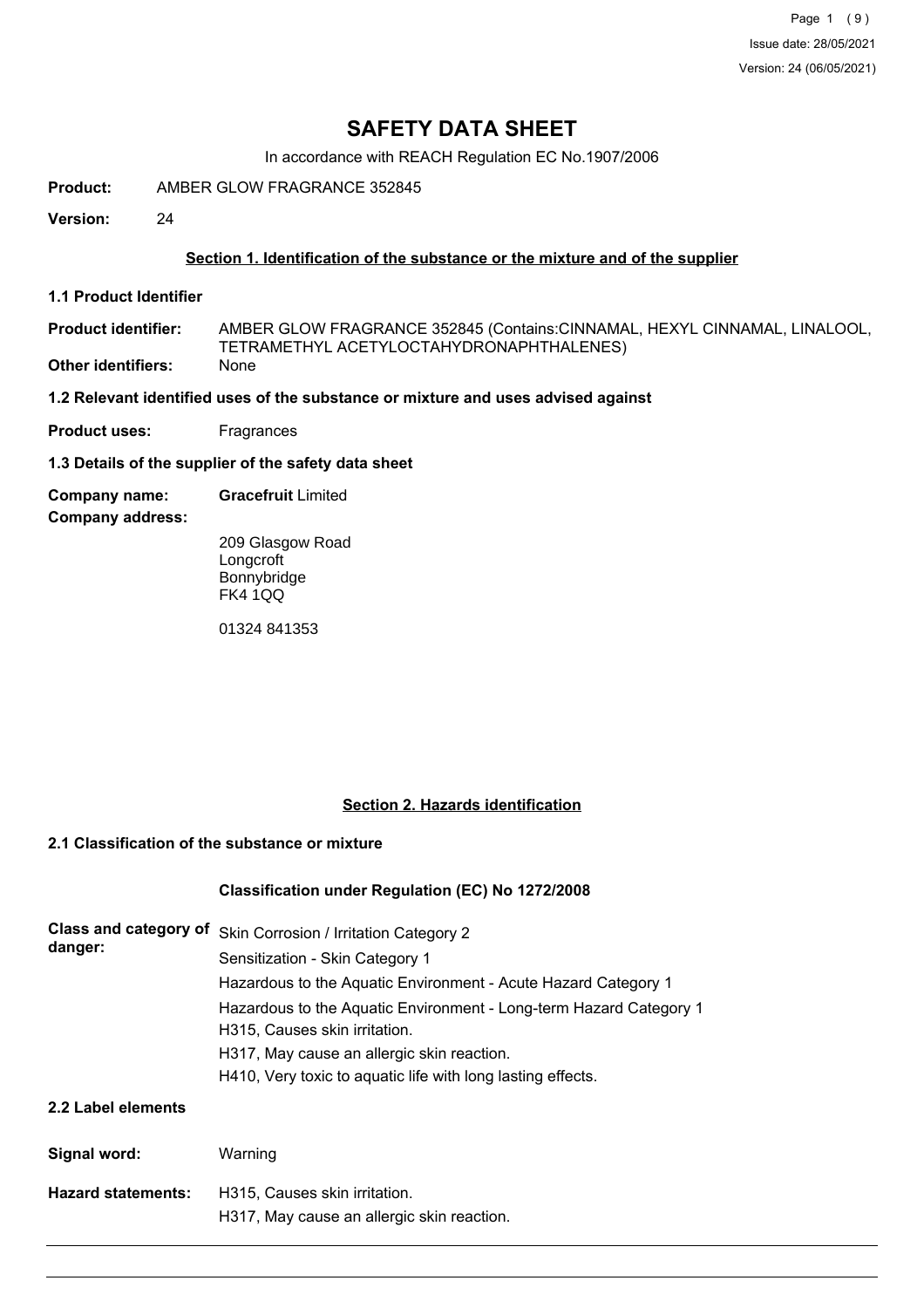In accordance with REACH Regulation EC No.1907/2006

| Product:                            | AMBER GLOW FRAGRANCE 352845                                                                                                                                                                                                                                                                                                                                                                                                                                                                                                                                                                                                                              |
|-------------------------------------|----------------------------------------------------------------------------------------------------------------------------------------------------------------------------------------------------------------------------------------------------------------------------------------------------------------------------------------------------------------------------------------------------------------------------------------------------------------------------------------------------------------------------------------------------------------------------------------------------------------------------------------------------------|
| Version:                            | 24                                                                                                                                                                                                                                                                                                                                                                                                                                                                                                                                                                                                                                                       |
|                                     | H410, Very toxic to aquatic life with long lasting effects.                                                                                                                                                                                                                                                                                                                                                                                                                                                                                                                                                                                              |
| Supplemental<br>Information:        | EUH208, Contains ALPHA-ISOMETHYL IONONE, CITRAL, CITRONELLOL, COUMARIN,<br>LIMONENE, LINALYL ACETATE, TRANS-ANETHOLE. May produce an allergic reaction.                                                                                                                                                                                                                                                                                                                                                                                                                                                                                                  |
| <b>Precautionary</b><br>statements: | P261, Avoid breathing vapour or dust.<br>P264, Wash hands and other contacted skin thoroughly after handling.<br>P272, Contaminated work clothing should not be allowed out of the workplace.<br>P273, Avoid release to the environment.<br>P280, Wear protective gloves/eye protection/face protection.<br>P302/352, IF ON SKIN: Wash with plenty of soap and water.<br>P333/313, If skin irritation or rash occurs: Get medical advice/attention.<br>P362, Take off contaminated clothing and wash before reuse.<br>P391, Collect spillage.<br>P501, Dispose of contents/container to approved disposal site, in accordance with local<br>regulations. |
| Pictograms:                         |                                                                                                                                                                                                                                                                                                                                                                                                                                                                                                                                                                                                                                                          |

**Other hazards:** Hydrocarbon Concentration %: 1.779%

## **Section 3. Composition / information on ingredients**

## **3.2 Mixtures**

## **Contains:**

| <b>Name</b>                                                                                      | <b>CAS</b>                            | <b>EC</b>                                           | <b>REACH Registration</b><br>No. | $\%$       | <b>Classification for</b><br>(CLP) 1272/2008 |
|--------------------------------------------------------------------------------------------------|---------------------------------------|-----------------------------------------------------|----------------------------------|------------|----------------------------------------------|
| $1,3,4,6,7,8$ -<br><b>HEXAHYDRO-</b><br>[4,6,6,7,8,8]<br><b>HEXAMETHYLINDENO</b><br>[5,6-C]PYRAN | 1222-05-5                             | 214-946-9                                           | 01-2119488227-29-xxxx            | $20 - 50%$ | EH A1-EH C1; H410,-                          |
| <b>HEXYL CINNAMAL</b>                                                                            | 101-86-0                              | 202-983-3                                           |                                  | 20-<50%    | ISS 1B-EH A1-EH C2:<br>H317-H400-H411.-      |
| <b>ITETRAMETHYL</b><br>ACETYLOCTAHYDRON68155-66-8.<br><b>APHTHALENES</b>                         | 54464-57-2,<br>68155-67-9             | 259-174-3.<br>268-978-3.<br>268-979-9.<br>915-730-3 | 01-2119489989-04-xxxx            | 10-<20%    | ISCI 2-SS 1B-EH C1:<br>H315-H317-H410.-      |
| <b>ILINALOOL</b>                                                                                 | 78-70-6                               | 201-134-4                                           | 01-2119474016-42-xxxx            | $1 - 5%$   | SCI 2-SS 1B; H315-<br>H317.-                 |
| <b>IETHYL</b><br><b>ITRIMETHYLCYCLOPE</b><br><b>INTENE BUTENOL</b>                               | 106185-75-5, 701-122-3,<br>28219-61-6 | 248-908-8                                           | 01-2119529224-45-xxxx            | $1 - 5%$   | EDI 2-EH C2;H319-<br>H411.-                  |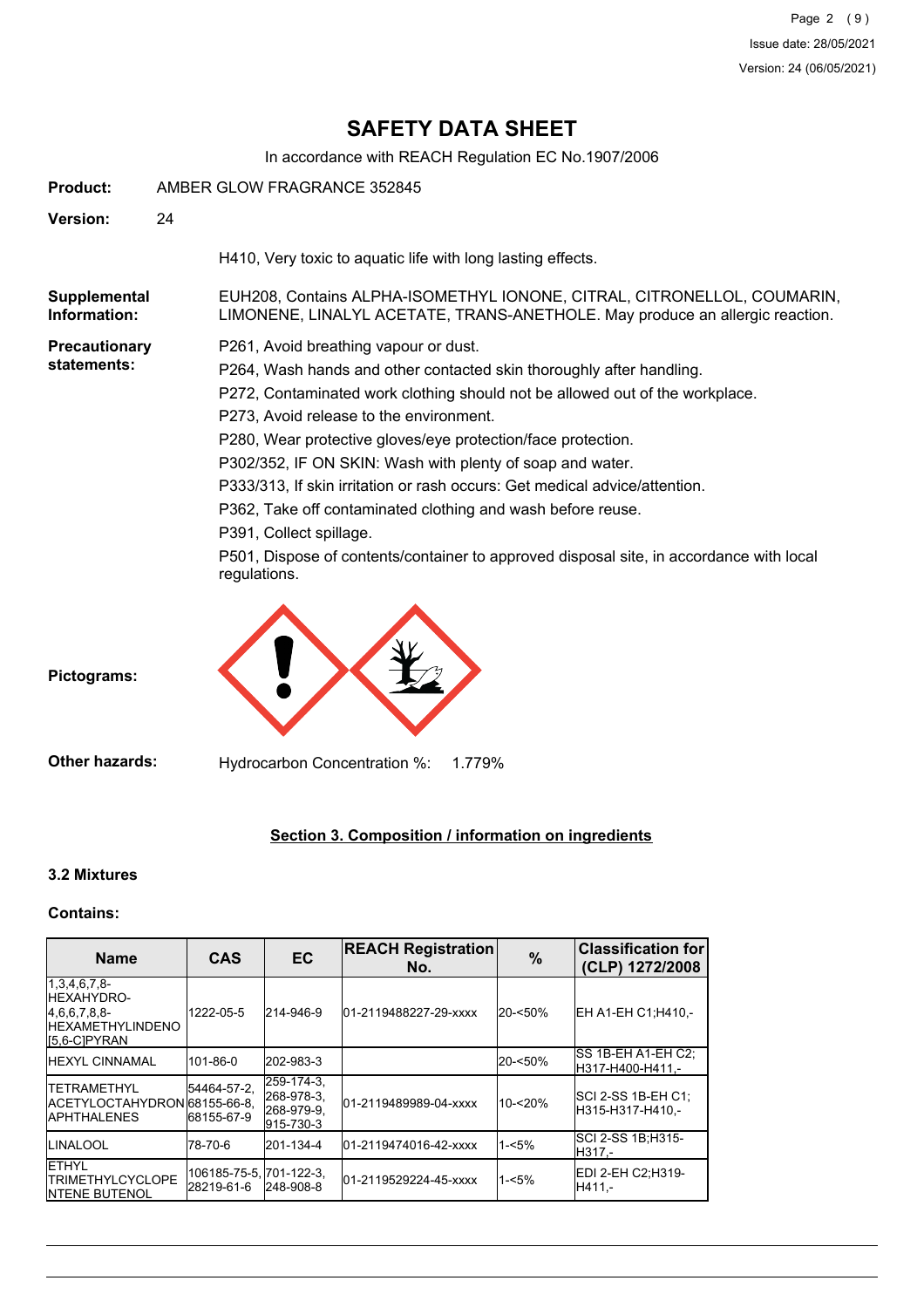In accordance with REACH Regulation EC No.1907/2006

**Product:** AMBER GLOW FRAGRANCE 352845

#### **Version:** 24

| <b>I</b> LIMONENE                          | 5989-27-5 | 227-813-5 |                       | $1 - 5%$    | IFL 3-SCI 2-SS 1B-AH<br>1-EH A1-EH C1;H226-<br>lH304-H315-H317-<br>IH410.- |
|--------------------------------------------|-----------|-----------|-----------------------|-------------|----------------------------------------------------------------------------|
| IVANILLIN                                  | 121-33-5  | 204-465-2 |                       | 1-<5%       | EDI 2:H319.-                                                               |
| <b>I</b> LINALYL ACETATE                   | 115-95-7  | 204-116-4 | 01-2119454789-19-xxxx | 1-<5%       | ISCI 2-EDI 2-SS 1B:<br>H315-H317-H319.-                                    |
| <b>IALPHA-ISOMETHYL</b><br><b>I</b> IONONE | 127-51-5  | 204-846-3 |                       | $0.1 - 1\%$ | SS 1B-EH C2;H317-<br>IH411.-                                               |
| ICITRONELLOL                               | 106-22-9  | 203-375-0 | 01-2119453995-23-xxxx | $0.1 - 1\%$ | ISCI 2-EDI 2-SS 1B:<br>lH315-H317-H319.-                                   |
| ICITRAL                                    | 5392-40-5 | 226-394-6 | 01-2119462829-23-xxxx | $0.1 - 1\%$ | SCI 2-EDI 2-SS 1;<br>lH315-H317-H319.-                                     |
| ICINNAMAL                                  | 104-55-2  | 203-213-9 |                       | $0.1 - 1\%$ | IATD 4-SCI 2-EDI 2-SS<br>1A;H312-H315-H317-<br>IH319.-                     |
| ICOUMARIN                                  | 91-64-5   | 202-086-7 |                       | $0.1 - 1%$  | IATO 4-SS 1B:H302-<br>H317.-                                               |
| TRANS-ANETHOLE                             | 4180-23-8 | 224-052-0 |                       | $0.1 - 1%$  | ISS 1B:H317.-                                                              |

#### **Substances with Community workplace exposure limits:**

| <b>Name</b>               | <b>CAS</b> | EC        | %          |
|---------------------------|------------|-----------|------------|
| <b>IDIETHYL PHTHALATE</b> | 84-66-2    | 201-550-6 | $10 - 20%$ |

**Substances that are persistent, bioaccumulative and toxic or very persistent and very bioaccumulative, greater than 0.1%:**

Not Applicable

#### **Section 4. First-aid measures**

#### **4.1 Description of first aid measures**

IF ON SKIN: Wash with plenty of soap and water.

#### **4.2 Most important symptoms and effects, both acute and delayed**

Causes skin irritation.

May cause an allergic skin reaction.

#### **4.3 Indication of any immediate medical attention and special treatment needed**

None expected, see Section 4.1 for further information.

#### **SECTION 5: Firefighting measures**

#### **5.1 Extinguishing media**

Suitable media: Carbon dioxide, Dry chemical, Foam.

## **5.2 Special hazards arising from the substance or mixture**

In case of fire, may be liberated: Carbon monoxide, Unidentified organic compounds.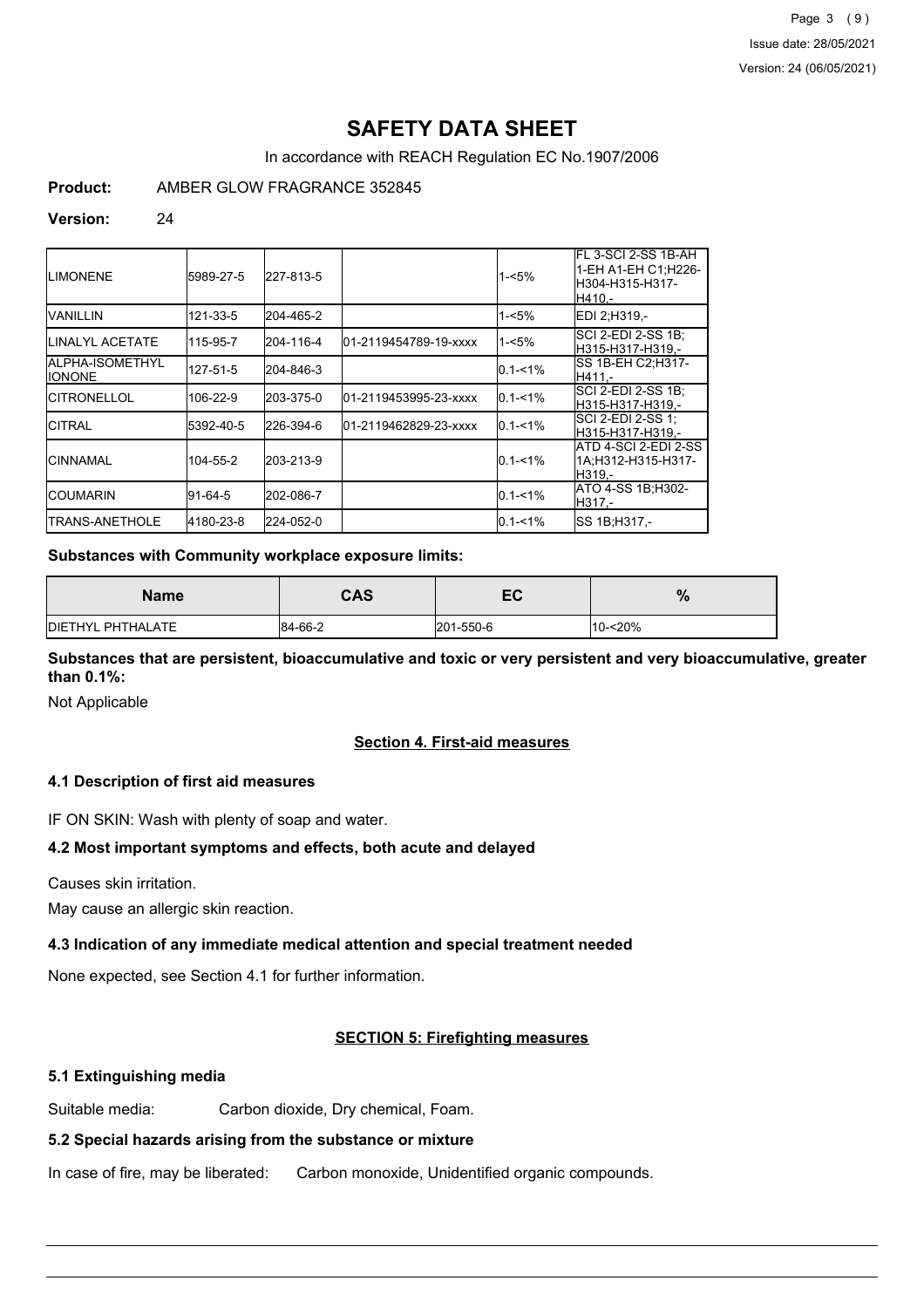Page 4 (9) Issue date: 28/05/2021 Version: 24 (06/05/2021)

# **SAFETY DATA SHEET**

In accordance with REACH Regulation EC No.1907/2006

**Product:** AMBER GLOW FRAGRANCE 352845

**Version:** 24

#### **5.3 Advice for fire fighters:**

In case of insufficient ventilation, wear suitable respiratory equipment.

#### **Section 6. Accidental release measures**

#### **6.1 Personal precautions, protective equipment and emergency procedures:**

Avoid inhalation. Avoid contact with skin and eyes. See protective measures under Section 7 and 8.

#### **6.2 Environmental precautions:**

Keep away from drains, surface and ground water, and soil.

#### **6.3 Methods and material for containment and cleaning up:**

Remove ignition sources. Provide adequate ventilation. Avoid excessive inhalation of vapours. Contain spillage immediately by use of sand or inert powder. Dispose of according to local regulations.

#### **6.4 Reference to other sections:**

Also refer to sections 8 and 13.

#### **Section 7. Handling and storage**

#### **7.1 Precautions for safe handling:**

Keep away from heat, sparks, open flames and hot surfaces. - No smoking. Use personal protective equipment as required. Use in accordance with good manufacturing and industrial hygiene practices. Use in areas with adequate ventilation Do not eat, drink or smoke when using this product.

#### **7.2 Conditions for safe storage, including any incompatibilities:**

Store in a well-ventilated place. Keep container tightly closed. Keep cool. Ground/bond container and receiving equipment. Use explosion-proof electrical, ventilating and lighting equipment. Use only non-sparking tools. Take precautionary measures against static discharge.

#### **7.3 Specific end use(s):**

Fragrances: Use in accordance with good manufacturing and industrial hygiene practices.

## **Section 8. Exposure controls/personal protection**

## **8.1 Control parameters**

Workplace exposure limits: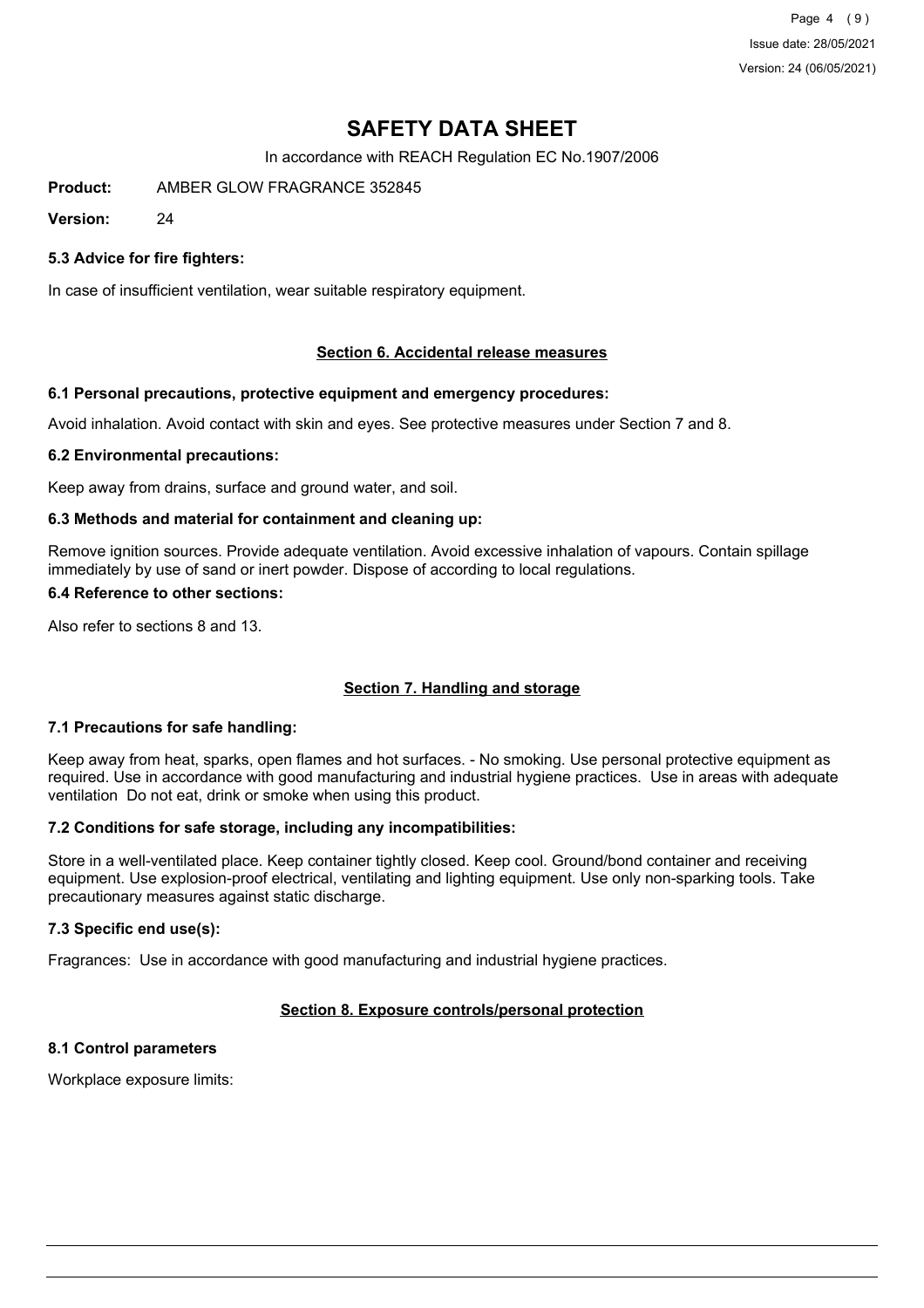In accordance with REACH Regulation EC No.1907/2006

**Product:** AMBER GLOW FRAGRANCE 352845

#### **Version:** 24

| Ingredient                | CAS     | EC.               | <b>Description</b>                                   | Value |
|---------------------------|---------|-------------------|------------------------------------------------------|-------|
| <b>IDIETHYL PHTHALATE</b> | 84-66-2 | $ 201 - 550 - 6 $ | Long-term exposure limit (8-hour<br>TWA) (mg/m3)     | 15    |
|                           |         |                   | Short-term exposure limit (15-<br>$ minute)$ (mg/m3) | 10    |

#### **8.2 Exposure Controls**

## **Eye / Skin Protection**

Wear protective gloves/eye protection/face protection

### **Respiratory Protection**

Ensure adequate and ongoing ventilation is maintained in order to prevent build up of excessive vapour and to ensure occupational exposure limits are adhered to. If appropriate, and depending on your patterns and volumes of use, the following engineering controls may be required as additional protective measures: a) Isolate mixing rooms and other areas where this material is used or openly handled. Maintain these areas under negative air pressure relative to the rest of the plant. b) Employ the use of Personal protective equipment - an approved, properly fitted respirator with organic vapour cartridges or canisters and particulate filters. c) Use local exhaust ventilation around open tanks and other open sources of potential exposures in order to avoid excessive inhalation, including places where this material is openly weighed or measured. In addition, use general dilution ventilation of the work area to eliminate or reduce possible worker exposures. d) Use closed systems for transferring and processing this material.

Also refer to Sections 2 and 7.

#### **Section 9. Physical and chemical properties**

#### **9.1 Information on basic physical and chemical properties**

| Appearance:                                   | Clear pale yellow to yellow liquid           |
|-----------------------------------------------|----------------------------------------------|
| Odour:                                        | Not determined                               |
| <b>Odour threshold:</b>                       | Not determined                               |
| pH:                                           | Not determined                               |
| Melting point / freezing point:               | Not determined                               |
| Initial boiling point / range:                | Not determined                               |
| <b>Flash point:</b>                           | $>$ 100 °C                                   |
| <b>Evaporation rate:</b>                      | Not determined                               |
| Flammability (solid, gas):                    | Not determined                               |
| Upper/lower flammability or explosive limits: | Product does not present an explosion hazard |
| Vapour pressure:                              | 0.03654633 mmHg                              |
| Vapour density:                               | Not determined                               |
| <b>Relative density:</b>                      | $0.9920 - 0.9960$                            |
| Solubility(ies):                              | Not determined                               |
| Partition coefficient: n-octanol/water:       | Not determined                               |
| Auto-ignition temperature:                    | Not determined                               |
| <b>Decomposition temperature:</b>             | Not determined                               |
|                                               |                                              |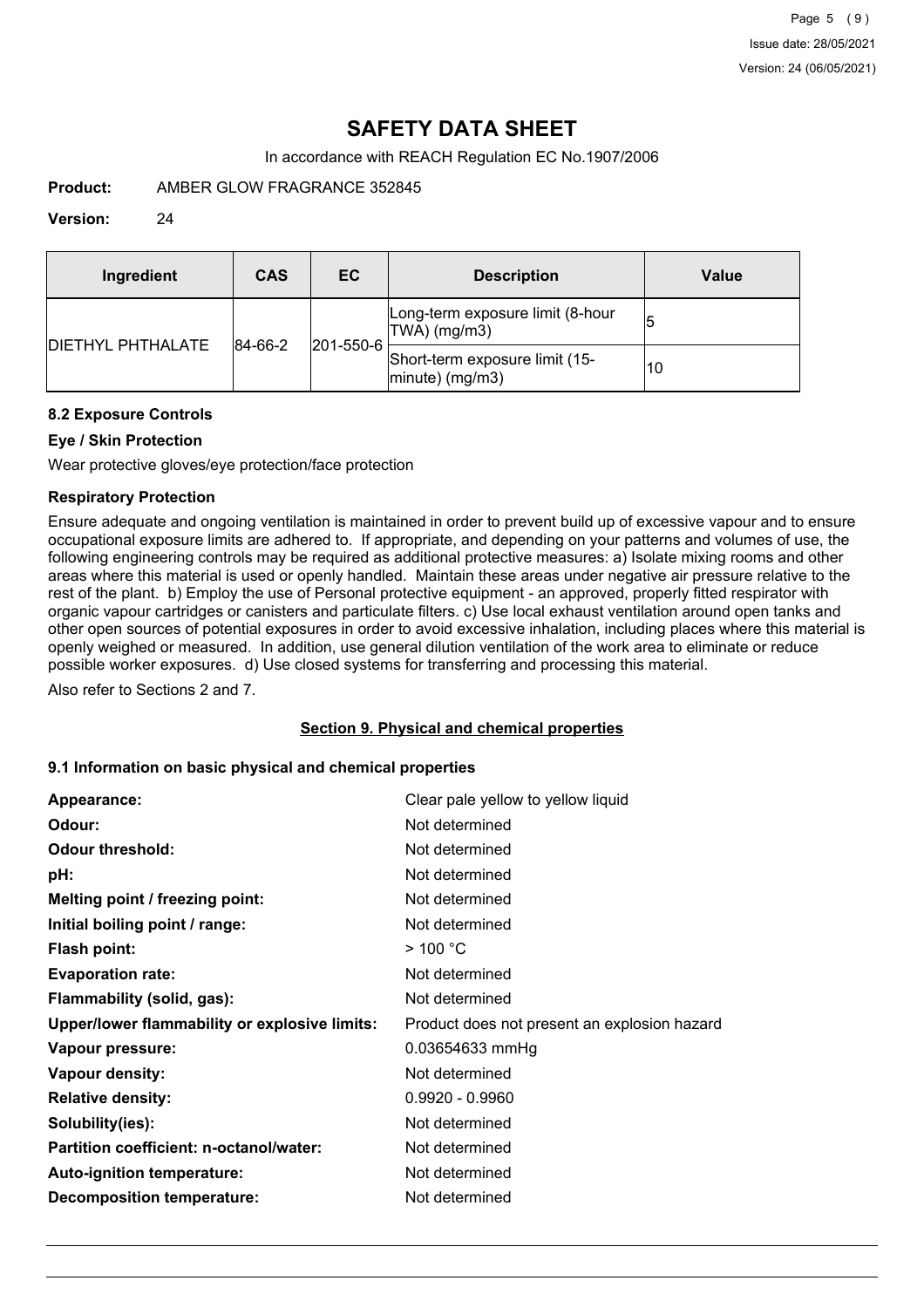Page 6 (9) Issue date: 28/05/2021 Version: 24 (06/05/2021)

## **SAFETY DATA SHEET**

In accordance with REACH Regulation EC No.1907/2006

| Product:                     | AMBER GLOW FRAGRANCE 352845 |                |
|------------------------------|-----------------------------|----------------|
| Version:                     | 24                          |                |
| Viscosity:                   |                             | Not determined |
| <b>Explosive properties:</b> |                             | Not expected   |
| <b>Oxidising properties:</b> |                             | Not expected   |

**9.2 Other information:** None available

#### **Section 10. Stability and reactivity**

#### **10.1 Reactivity:**

Presents no significant reactivity hazard, by itself or in contact with water.

### **10.2 Chemical stability:**

Good stability under normal storage conditions.

## **10.3 Possibility of hazardous reactions:**

Not expected under normal conditions of use.

#### **10.4 Conditions to avoid:**

Avoid extreme heat.

#### **10.5 Incompatible materials:**

Avoid contact with strong acids, alkalis or oxidising agents.

#### **10.6 Hazardous decomposition products:**

Not expected.

### **Section 11. Toxicological information**

#### **11.1 Information on toxicological effects**

This mixture has not been tested as a whole for health effects. The health effects have been calculated using the methods outlined in Regulation (EC) No 1272/2008 (CLP).

| <b>Acute Toxicity:</b>                    | Based on available data the classification criteria are not met. |
|-------------------------------------------|------------------------------------------------------------------|
| <b>Acute Toxicity Oral</b>                | >5000                                                            |
| <b>Acute Toxicity Dermal</b>              | Not Applicable                                                   |
| <b>Acute Toxicity Inhalation</b>          | Not Available                                                    |
| <b>Skin corrosion/irritation:</b>         | Skin Corrosion / Irritation Category 2                           |
| Serious eye damage/irritation:            | Based on available data the classification criteria are not met. |
| <b>Respiratory or skin sensitisation:</b> | Sensitization - Skin Category 1                                  |
| Germ cell mutagenicity:                   | Based on available data the classification criteria are not met. |
| <b>Carcinogenicity:</b>                   | Based on available data the classification criteria are not met. |
| <b>Reproductive toxicity:</b>             | Based on available data the classification criteria are not met. |
| <b>STOT-single exposure:</b>              | Based on available data the classification criteria are not met. |
| <b>STOT-repeated exposure:</b>            | Based on available data the classification criteria are not met. |
| <b>Aspiration hazard:</b>                 | Based on available data the classification criteria are not met. |

**Information about hazardous ingredients in the mixture**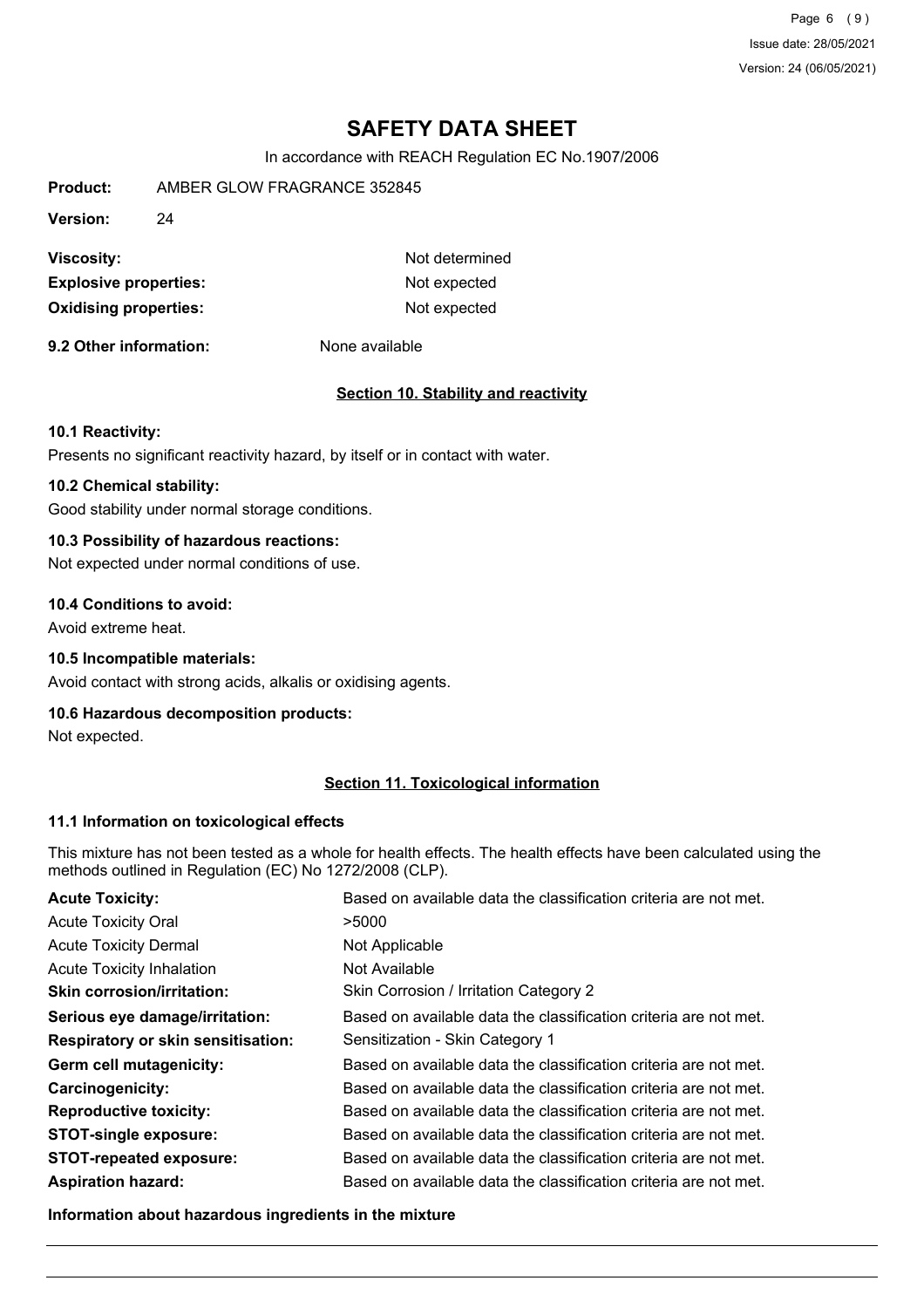Page 7 (9) Issue date: 28/05/2021 Version: 24 (06/05/2021)

# **SAFETY DATA SHEET**

In accordance with REACH Regulation EC No.1907/2006

**Product:** AMBER GLOW FRAGRANCE 352845

**Version:** 24

Not Applicable

Refer to Sections 2 and 3 for additional information.

### **Section 12. Ecological information**

#### **12.1 Toxicity:**

Very toxic to aquatic life with long lasting effects.

- **12.2 Persistence and degradability:** Not available
- **12.3 Bioaccumulative potential:** Not available
- **12.4 Mobility in soil:** Not available

#### **12.5 Results of PBT and vPvB assessment:**

This substance does not meet the PBT/vPvB criteria of REACH, annex XIII.

**12.6 Other adverse effects:** Not available

#### **Section 13. Disposal considerations**

#### **13.1 Waste treatment methods:**

Dispose of in accordance with local regulations. Avoid disposing into drainage systems and into the environment. Empty containers should be taken to an approved waste handling site for recycling or disposal.

#### **Section 14. Transport information**

| 14.1 UN number:                    | UN3082                                                                                                                                                               |
|------------------------------------|----------------------------------------------------------------------------------------------------------------------------------------------------------------------|
| 14.2 UN Proper Shipping Name:      | ENVIRONMENTALLY HAZARDOUS SUBSTANCE, LIQUID, N.O.S.<br>(1,3,4,6,7,8-HEXAHYDRO-4,6,6,7,8,8-HEXAMETHYLINDENO[5,6-C]<br>PYRAN, TETRAMETHYL ACETYLOCTAHYDRONAPHTHALENES) |
| 14.3 Transport hazard class(es):   | 9                                                                                                                                                                    |
| <b>Sub Risk:</b>                   |                                                                                                                                                                      |
| 14.4. Packing Group:               | Ш                                                                                                                                                                    |
| <b>14.5 Environmental hazards:</b> | This is an environmentally hazardous substance.                                                                                                                      |
| 14.6 Special precautions for user: | None additional                                                                                                                                                      |
|                                    |                                                                                                                                                                      |

**14.7 Transport in bulk according to Annex II of MARPOL73/78 and the IBC Code:**

Not applicable

#### **Section 15. Regulatory information**

## **15.1 Safety, health and environmental regulations/legislation specific for the substance or mixture** None additional

#### **15.2 Chemical Safety Assessment**

A Chemical Safety Assessment has not been carried out for this product.

#### **Section 16. Other information**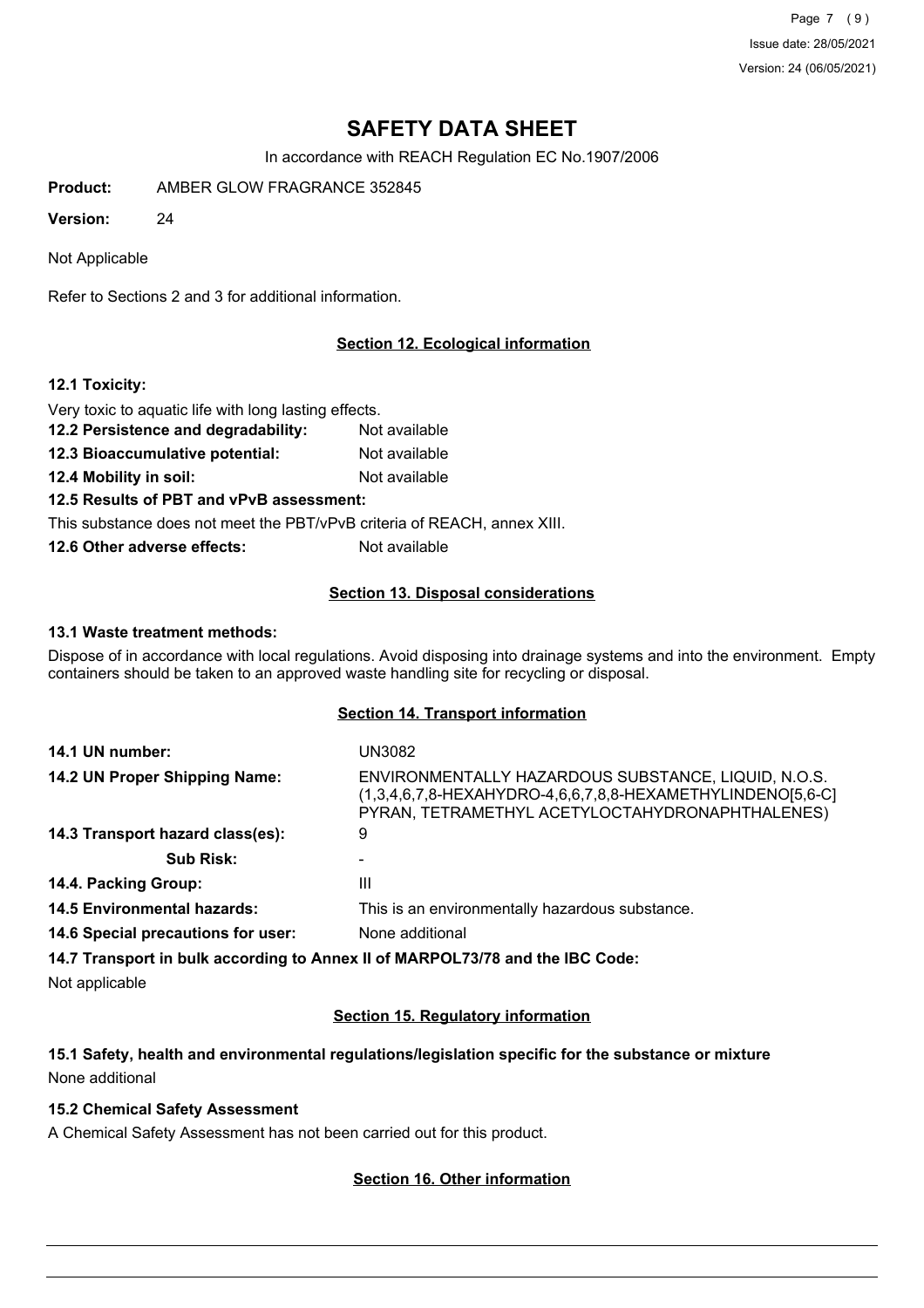In accordance with REACH Regulation EC No.1907/2006

**Product:** AMBER GLOW FRAGRANCE 352845

**Version:** 24

**Concentration % Limits:** EH A1=43.39% EH C1=56.92% EH C2=5.34% EH C3=0.53359287% EH C4=34.14% SCI 2=54.27% SS 1=3.64% **Total Fractional Values:** EH A1=2.30 EH C1=1.76 EH C2=18.74 EH C3=187.41 EH C4=2.93 SCI 2=1.84 SS 1=27.50

### **Key to revisions:**

Concentration % Limits SECTION 3: Composition/information on ingredients

#### **Key to abbreviations:**

| Abbreviation     | <b>Meaning</b>                                                           |
|------------------|--------------------------------------------------------------------------|
| AH 1             | <b>Aspiration Hazard Category 1</b>                                      |
| ATD <sub>4</sub> | Acute Toxicity - Dermal Category 4                                       |
| ATO 4            | Acute Toxicity - Oral Category 4                                         |
| EDI 2            | Eye Damage / Irritation Category 2                                       |
| EH A1            | Hazardous to the Aquatic Environment - Acute Hazard Category 1           |
| EH <sub>C1</sub> | Hazardous to the Aquatic Environment - Long-term Hazard Category 1       |
| EH C2            | Hazardous to the Aquatic Environment - Long-term Hazard Category 2       |
| FL <sub>3</sub>  | Flammable Liquid, Hazard Category 3                                      |
| H <sub>226</sub> | Flammable liquid and vapour.                                             |
| H302             | Harmful if swallowed.                                                    |
| H304             | May be fatal if swallowed and enters airways.                            |
| H312             | Harmful in contact with skin.                                            |
| H315             | Causes skin irritation.                                                  |
| H317             | May cause an allergic skin reaction.                                     |
| H319             | Causes serious eye irritation.                                           |
| H400             | Very toxic to aquatic life.                                              |
| H410             | Very toxic to aquatic life with long lasting effects.                    |
| H411             | Toxic to aquatic life with long lasting effects.                         |
| P210             | Keep away from heat, sparks, open flames and hot surfaces. - No smoking. |
| P233             | Keep container tightly closed.                                           |
| P240             | Ground/bond container and receiving equipment.                           |
| P <sub>241</sub> | Use explosion-proof electrical, ventilating and lighting equipment.      |
| P242             | Use only non-sparking tools.                                             |
| P243             | Take precautionary measures against static discharge.                    |
| P261             | Avoid breathing vapour or dust.                                          |
| P <sub>264</sub> | Wash hands and other contacted skin thoroughly after handling.           |
| P270             | Do not eat, drink or smoke when using this product.                      |
| P272             | Contaminated work clothing should not be allowed out of the workplace.   |
| P273             | Avoid release to the environment.                                        |
| P280             | Wear protective gloves/eye protection/face protection.                   |
| P301/310         | IF SWALLOWED: Immediately call a POISON CENTER or doctor/physician.      |